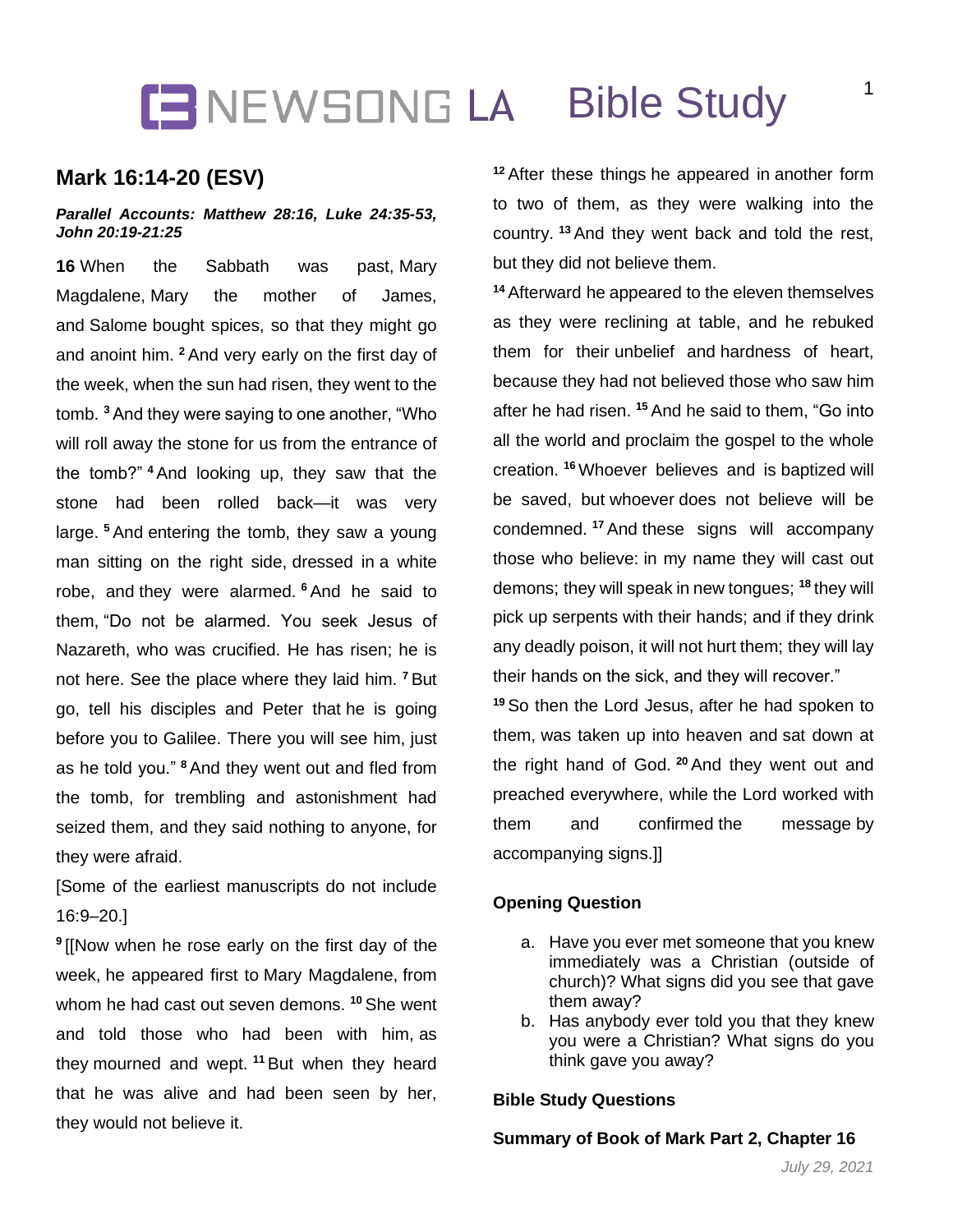# **ENEWSONG LA Bible Study**

1. How would you define unbelief? How would characterize the relationship between unbelief and fear?

\_\_\_\_\_\_\_\_\_\_\_\_\_\_\_\_\_\_\_\_\_\_\_\_\_\_\_\_\_\_\_\_\_\_\_\_\_\_\_\_ \_\_\_\_\_\_\_\_\_\_\_\_\_\_\_\_\_\_\_\_\_\_\_\_\_\_\_\_\_\_\_\_\_\_\_\_\_\_\_\_ \_\_\_\_\_\_\_\_\_\_\_\_\_\_\_\_\_\_\_\_\_\_\_\_\_\_\_\_\_\_\_\_\_\_\_\_\_\_\_\_ \_\_\_\_\_\_\_\_\_\_\_\_\_\_\_\_\_\_\_\_\_\_\_\_\_\_\_\_\_\_\_\_\_\_\_\_\_\_\_\_

2. What is the reason Jesus rebuked the Eleven in verse 14? Was this rebuke reasonable? Why or why not? How would you have reacted?

\_\_\_\_\_\_\_\_\_\_\_\_\_\_\_\_\_\_\_\_\_\_\_\_\_\_\_\_\_\_\_\_\_\_\_\_\_\_\_\_ \_\_\_\_\_\_\_\_\_\_\_\_\_\_\_\_\_\_\_\_\_\_\_\_\_\_\_\_\_\_\_\_\_\_\_\_\_\_\_\_

3. Read the parallel accounts of verse 14 in Luke and John. How do these accounts differ from the version in Mark? Is there any additional information that might explain the disciple's reaction? (*Luke 24:35-34, John:20:19-31*)

\_\_\_\_\_\_\_\_\_\_\_\_\_\_\_\_\_\_\_\_\_\_\_\_\_\_\_\_\_\_\_\_\_\_\_\_\_\_\_\_ \_\_\_\_\_\_\_\_\_\_\_\_\_\_\_\_\_\_\_\_\_\_\_\_\_\_\_\_\_\_\_\_\_\_\_\_\_\_\_\_

4. Is there any area of unbelief in your life you belief Jesus would rebuke you? Why or why not? (*Hebrews 11:6, Mark 9:24*)

\_\_\_\_\_\_\_\_\_\_\_\_\_\_\_\_\_\_\_\_\_\_\_\_\_\_\_\_\_\_\_\_\_\_\_\_\_\_\_\_ \_\_\_\_\_\_\_\_\_\_\_\_\_\_\_\_\_\_\_\_\_\_\_\_\_\_\_\_\_\_\_\_\_\_\_\_\_\_\_\_ \_\_\_\_\_\_\_\_\_\_\_\_\_\_\_\_\_\_\_\_\_\_\_\_\_\_\_\_\_\_\_\_\_\_\_\_\_\_\_\_ \_\_\_\_\_\_\_\_\_\_\_\_\_\_\_\_\_\_\_\_\_\_\_\_\_\_\_\_\_\_\_\_\_\_\_\_\_\_\_\_

5. The **"Great Commission"** is described in verse 15. What does that look like in modern society and in your own life? Do you think it is a command or a request?

\_\_\_\_\_\_\_\_\_\_\_\_\_\_\_\_\_\_\_\_\_\_\_\_\_\_\_\_\_\_\_\_\_\_\_\_\_\_\_\_

\_\_\_\_\_\_\_\_\_\_\_\_\_\_\_\_\_\_\_\_\_\_\_\_\_\_\_\_\_\_\_\_\_\_\_\_\_\_\_\_ \_\_\_\_\_\_\_\_\_\_\_\_\_\_\_\_\_\_\_\_\_\_\_\_\_\_\_\_\_\_\_\_\_\_\_\_\_\_\_\_

6. Are the signs in verses 17-18 required to be considered a true believer in Jesus? Why or why not? What do you think are "signs" of a true follower of Christ?

\_\_\_\_\_\_\_\_\_\_\_\_\_\_\_\_\_\_\_\_\_\_\_\_\_\_\_\_\_\_\_\_\_\_\_\_\_\_\_\_

7. Read the parallel accounts of the "Great Commission" in Matthew and Luke. Of the three, which account resonates with you the most? What specifically is contained in one of the accounts that encourages you? Challenges you? (*Matthew 28:16-20, Luke 24:44-50*)

\_\_\_\_\_\_\_\_\_\_\_\_\_\_\_\_\_\_\_\_\_\_\_\_\_\_\_\_\_\_\_\_\_\_\_\_\_\_\_\_ \_\_\_\_\_\_\_\_\_\_\_\_\_\_\_\_\_\_\_\_\_\_\_\_\_\_\_\_\_\_\_\_\_\_\_\_\_\_\_\_ \_\_\_\_\_\_\_\_\_\_\_\_\_\_\_\_\_\_\_\_\_\_\_\_\_\_\_\_\_\_\_\_\_\_\_\_\_\_\_\_ \_\_\_\_\_\_\_\_\_\_\_\_\_\_\_\_\_\_\_\_\_\_\_\_\_\_\_\_\_\_\_\_\_\_\_\_\_\_\_\_

\_\_\_\_\_\_\_\_\_\_\_\_\_\_\_\_\_\_\_\_\_\_\_\_\_\_\_\_\_\_\_\_\_\_\_\_\_\_\_\_

\_\_\_\_\_\_\_\_\_\_\_\_\_\_\_\_\_\_\_\_\_\_\_\_\_\_\_\_\_\_\_\_\_\_\_\_\_\_\_\_

8. What do you think are the key elements of the gospel the Lord wanted us to share? (*1 Cor.15:1-8*)

\_\_\_\_\_\_\_\_\_\_\_\_\_\_\_\_\_\_\_\_\_\_\_\_\_\_\_\_\_\_\_\_\_\_\_\_\_\_\_\_ \_\_\_\_\_\_\_\_\_\_\_\_\_\_\_\_\_\_\_\_\_\_\_\_\_\_\_\_\_\_\_\_\_\_\_\_\_\_\_\_ \_\_\_\_\_\_\_\_\_\_\_\_\_\_\_\_\_\_\_\_\_\_\_\_\_\_\_\_\_\_\_\_\_\_\_\_\_\_\_\_

\_\_\_\_\_\_\_\_\_\_\_\_\_\_\_\_\_\_\_\_\_\_\_\_\_\_\_\_\_\_\_\_\_\_\_\_\_\_\_\_ \_\_\_\_\_\_\_\_\_\_\_\_\_\_\_\_\_\_\_\_\_\_\_\_\_\_\_\_\_\_\_\_\_\_\_\_\_\_\_\_

\_\_\_\_\_\_\_\_\_\_\_\_\_\_\_\_\_\_\_\_\_\_\_\_\_\_\_\_\_\_\_\_\_\_\_\_\_\_\_\_

9. After Jesus ascended to heaven, how did the disciples react? What does it mean that the "Lord worked with them and confirmed his word by the signs that accompanied it?"

\_\_\_\_\_\_\_\_\_\_\_\_\_\_\_\_\_\_\_\_\_\_\_\_\_\_\_\_\_\_\_\_\_\_\_\_\_\_\_\_

 $\overline{\phantom{a}}$  , and the set of the set of the set of the set of the set of the set of the set of the set of the set of the set of the set of the set of the set of the set of the set of the set of the set of the set of the s \_\_\_\_\_\_\_\_\_\_\_\_\_\_\_\_\_\_\_\_\_\_\_\_\_\_\_\_\_\_\_\_\_\_\_\_\_\_\_\_

10. How has the Book of Mark helped you in your faith walk? Is there a key takeaway you would like to implement moving forward?

\_\_\_\_\_\_\_\_\_\_\_\_\_\_\_\_\_\_\_\_\_\_\_\_\_\_\_\_\_\_\_\_\_\_\_\_\_\_\_\_

\_\_\_\_\_\_\_\_\_\_\_\_\_\_\_\_\_\_\_\_\_\_\_\_\_\_\_\_\_\_\_\_\_\_\_\_\_\_\_\_ \_\_\_\_\_\_\_\_\_\_\_\_\_\_\_\_\_\_\_\_\_\_\_\_\_\_\_\_\_\_\_\_\_\_\_\_\_\_\_\_ \_\_\_\_\_\_\_\_\_\_\_\_\_\_\_\_\_\_\_\_\_\_\_\_\_\_\_\_\_\_\_\_\_\_\_\_\_\_\_\_